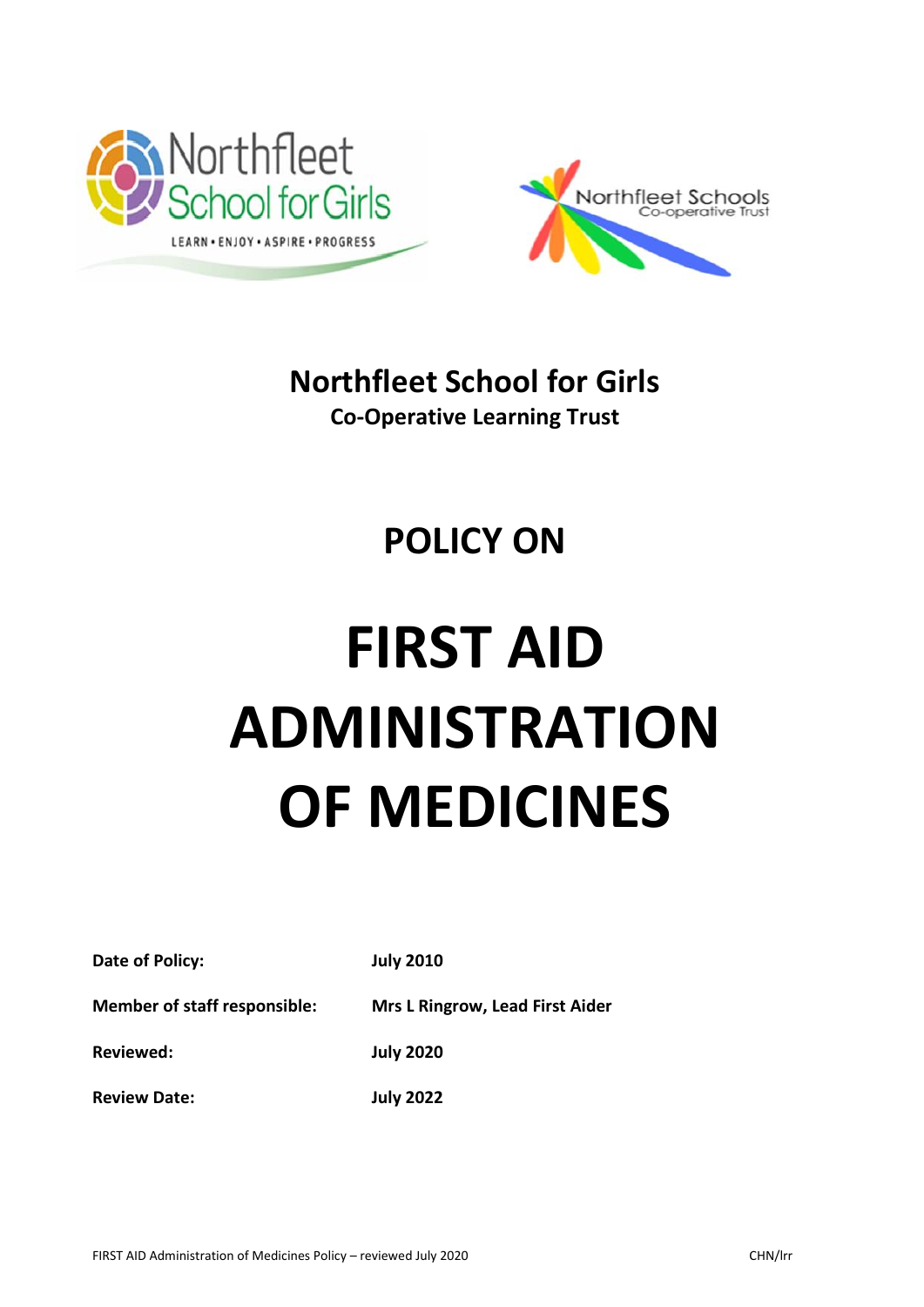# **POLICY STATEMENT**

Northfleet School for Girls will undertake to ensure that with relevant legislation and guidance in *Health Guidance for School* with regard to procedures for supporting children with medical requirements, including managing medicines.

It is our policy to ensure that all medical information will be treated confidentially and responsibly by the school. All administration of medicines is arranged and managed in accordance with the *Health Guidance for Schools* document. All staff have a duty of care to follow and cooperate with the requirement of this policy.

# **AIMS AND OBJECTIVES**

Our administration of medicine requirement will be achieved by:

- Establishing principles for safe practice in the management and administration of:
	- prescribed medicines non-prescribed medicines maintenance drugs emergency medicine
- Providing clear guidance to all staff on the administration of medicines.
- Ensuring that there are sufficient numbers of appropriate trained staff to manage and administer medicines
- Ensuring that there are suitable and sufficient facilities and equipment available to aid the safe management and administration of medicines
- Ensuring the above provisions are clear and shared with all who may require them
- Ensuring the policy is reviewed periodically or following any significant change which may affect the management or administration of medicines

# **ADMINISTRATION**

The administration of medicines is the overall responsibility of the parents. The Headteacher is responsible for ensuring children are supported with their medical needs, whilst on site, and this may include managing medicines where appropriate and agreed with parents.

# **PROCEDURE FOR ADMINISTRATION**

#### **Prescribed medicines**

It is the School's policy to manage prescribed medicines (e.g. antibiotics, inhalers) where appropriate following consultation and agreement with, and written consent from the parents.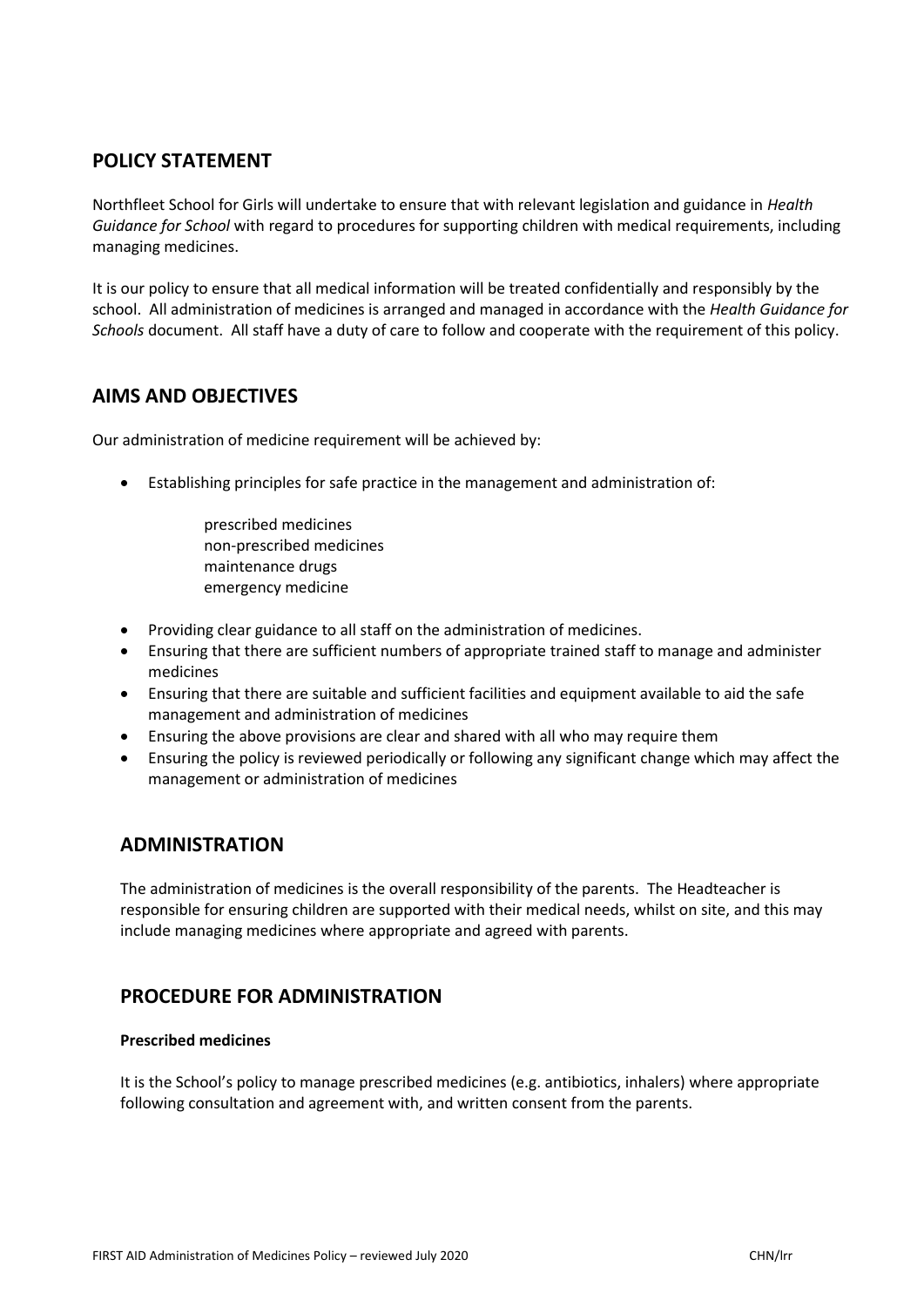#### **Non prescribed medicines**

It is our general policy not to take responsibility for the administration of non-prescribed medicines, (e.g. paracetamol) as this responsibility lies with the parents.

On occasions when children require paracetamol/ibuprofen it is our policy to administer providing the parent has been contacted by telephone or that written consent from the parents has been received in advance and administration is in accordance with guidance provided in the *Health Guidance for Schools* document.

Anti-histamine is held by the school and may be administered by the school upon receipt of verbal agreement by the parent for extreme hay fever or insect bites.

#### **Maintenance drugs**

It is our policy to manage the administration of maintenance drugs (e.g. insulin) as appropriate following consultation and agreement with, and written consent from the parents. On such occasions, a health care plan will be written for the child concerned.

#### **Emergency medicine**

It is our policy (where appropriate) to manage the administration of emergency medicines such as (for example):

- Epipen injections for acute allergic reactions
- Injections of Glucagen for diabetic hypoglycaemia

In all cases, professional training and guidance from a competent source will be received before commitment to such administration is accepted.

#### **Procedure for administration**

When deciding upon the administration of medicine needs for children we will discuss this with the parents concerned and make reasonable decisions about the level of care required,

Any child required to have medicines will have an "administration of medicines/treatment" consent form completed by the parent and kept on file.

Individual health care plans will be completed for children where required and reviewed periodically in discussion with the parents to ensure their continuous suitability.

For any child receiving medicines, a "record of prescribed medicines" envelope will be completed each time the medicine is administered and this will be kept on file. All medicines must be handed into the School reception where it will be passed to Mrs Ringrow (from whose office it will be administered) and students **should not carry medicines or pills/ capsules whilst in school.**

Students on crutches are also assessed and monitored under this policy to ensure their safety and that of others. The Crutches Assessment form is completed.